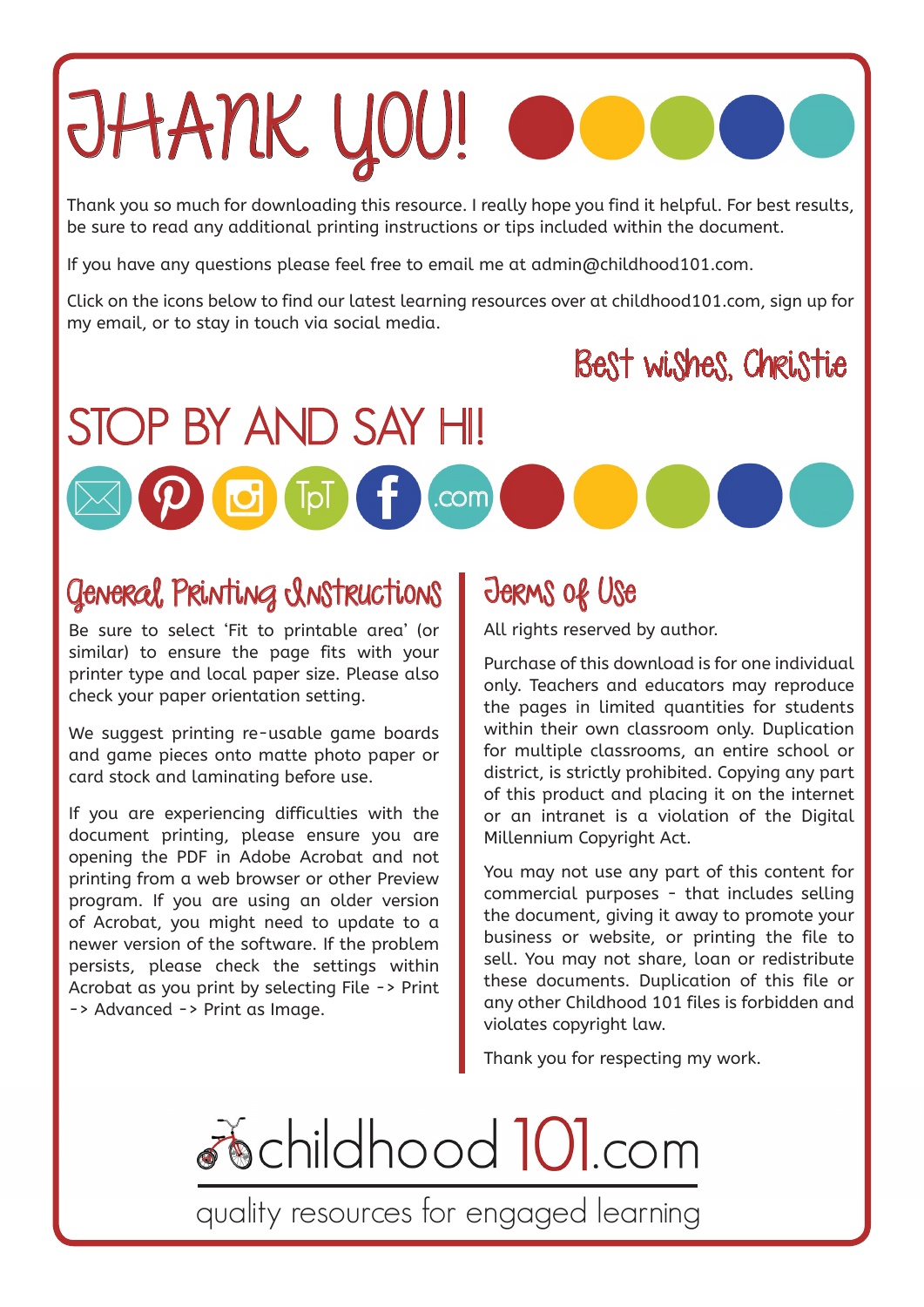# HOW TO PLAY CHARADES

Originating in France in the 18th century, the game of Charades evolved from a riddle-based game where participants described the individual syllables of a word along with a definition for others to solve. It was later adapted into the game we know today where titles and phrases are acted out without words.

### **Basic Rules of Charades**

Begin with a bowl of phrases and/or titles. In turn, each player draws a slip from the bowl and acts out the phrase shown using hand signals and body motions but no spoken words.

Players then try to guess the title/phrase. The player giving the correct answer is allocated a point. You may wish to use a timer to keep rounds short and succinct.

When playing with a larger crowd, divide into teams before playing. If a team does not guess the acted phrase correctly within the time limit, the other team can try to guess the phrase and steal the point.

The player or team with the most points wins the game.

### **Main Categories of Charades**

There are several standard categories and accompanying actions used in Charades;



**Movie title:** Pretend to be turning the reel of an old-fashioned movie camera.



**TV show title:** Draw a rectangle in the air with fingers to indicate a TV.



**Song title:** Draw your hand away from your mouth while pretending to sing.



**Book title:** Pretend to open a book by opening your hands.









### **Hand Signals Used in Charades**

When playing Charades, common hand signals can help players understand not only the category but also how many words and syllables are in the phrase being acted out.

Some of the most common signals include:

**Number of words or syllables**: Hold up fingers to indicate the number of words, the position of the word being communicated, and to break down individual words into syllables as needed. For example, hold up 3 fingers for a 3-word phrase, followed by 1 finger for the first word.

**Word Length**: Word length can be communicated by showing a "short" word length by spreading thumb and forefinger and a "long" word length by spreading your arms.

**Sounds like**: To indicate that a word is similar in sound to something you are acting out, cup your hand behind your ear.

**Plurals**: Link pinky fingers together to indicate a plural word.

**Longer or shorter**: To demonstrate that a phrase or word a longer or shorter version, stretch your hands or make a karate chop type action.

**Correct guesses**: Tap your nose and point to the person who made a correct guess to let them know they have it "right on the nose".

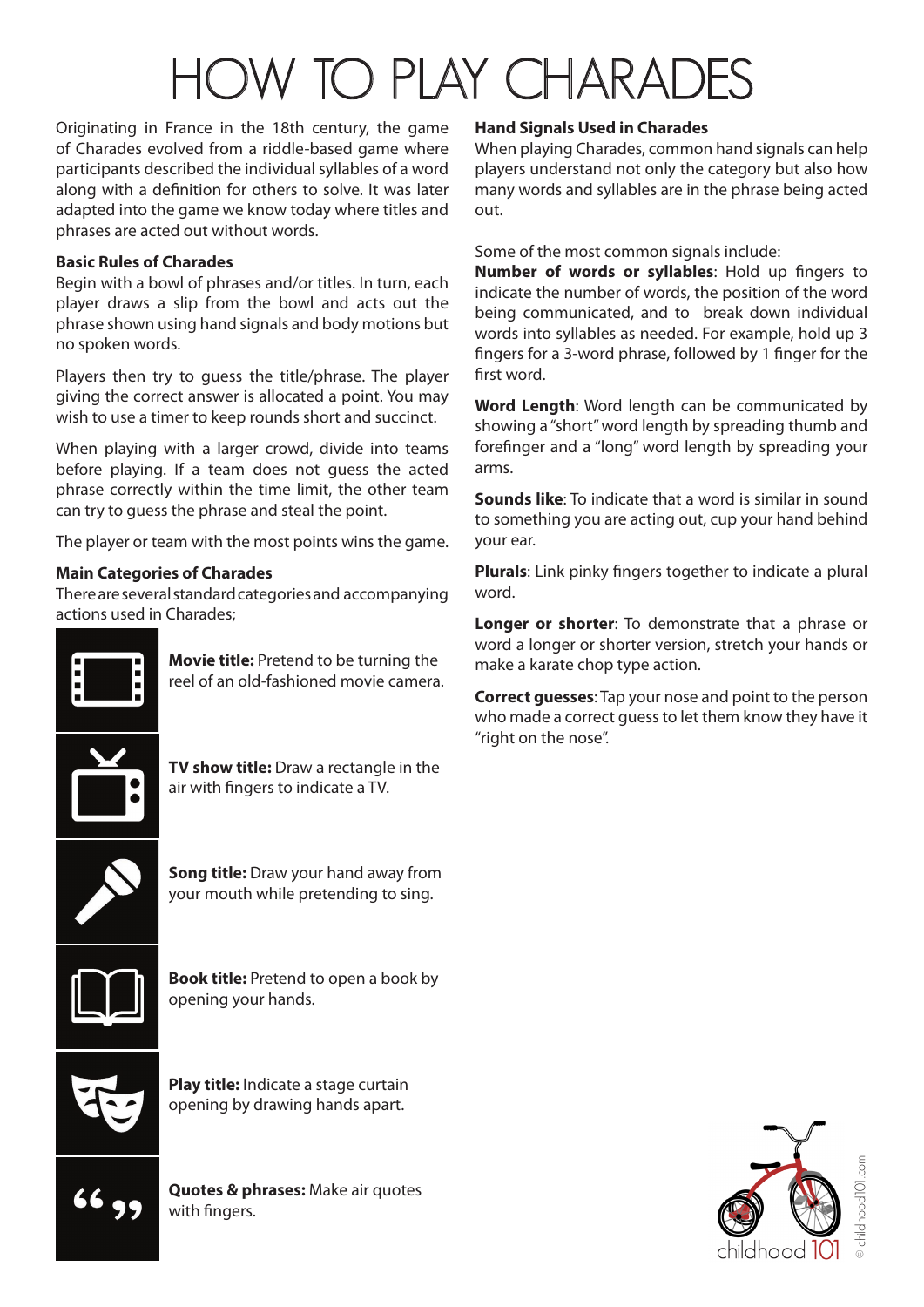



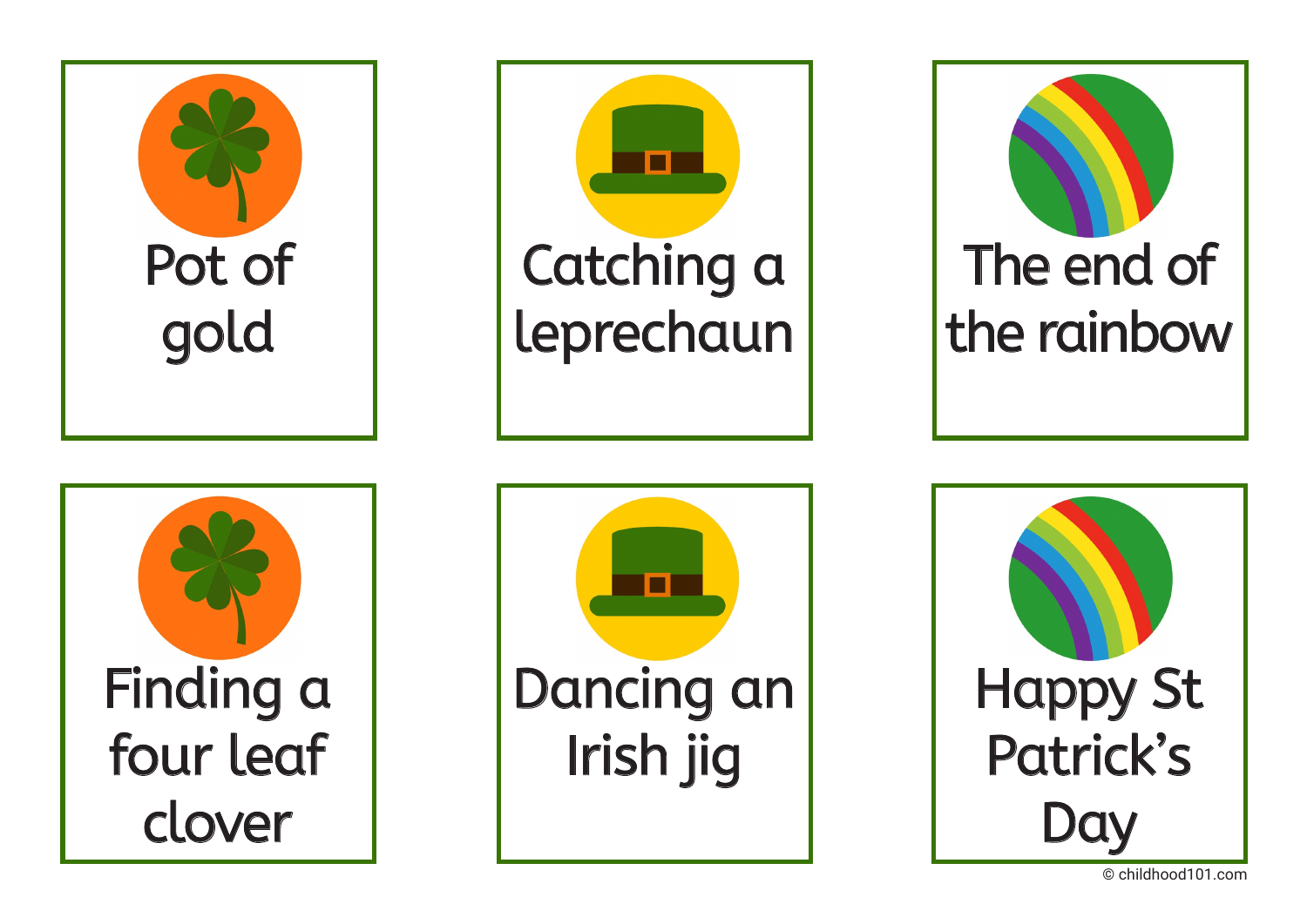





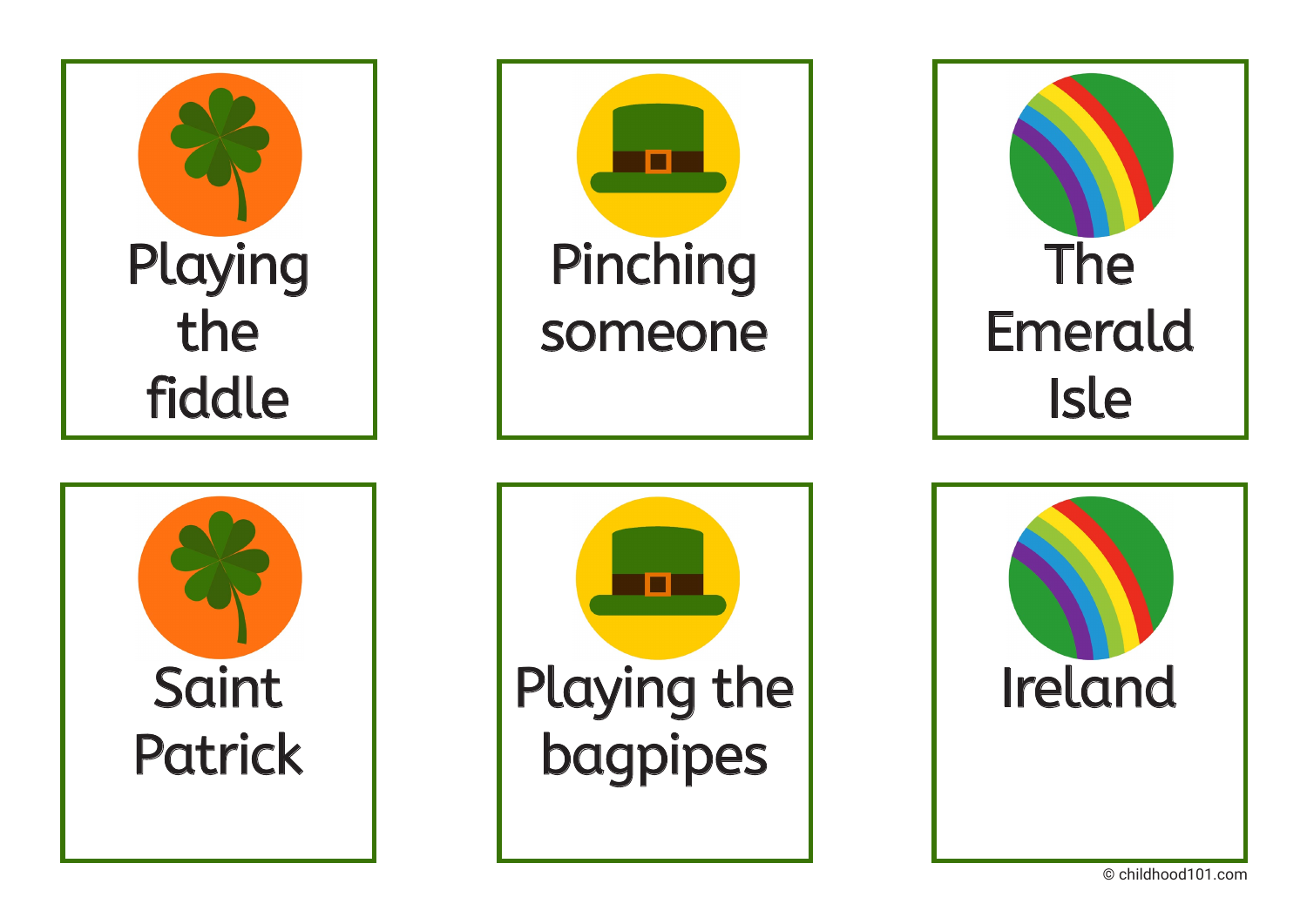